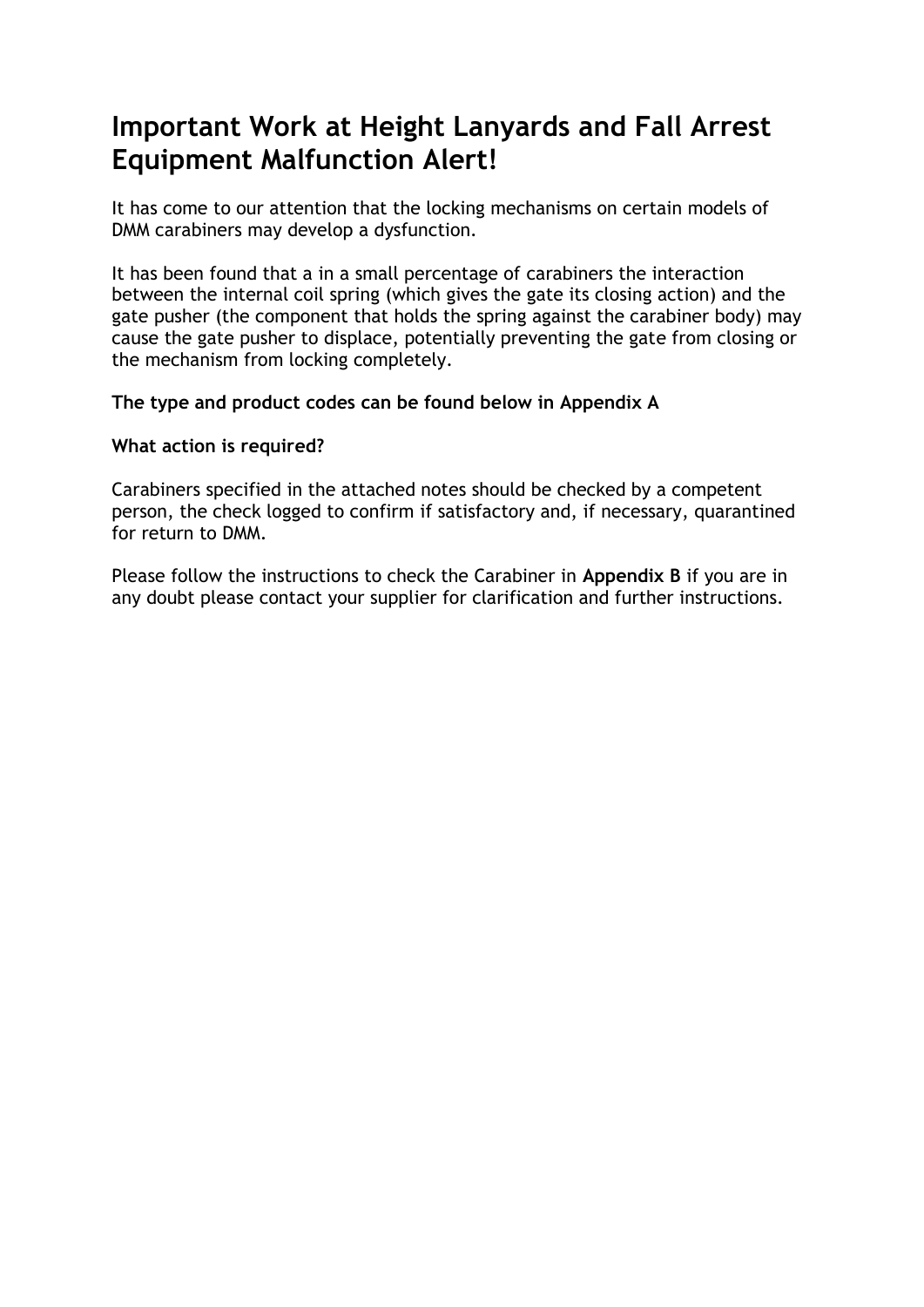#### **Appendix A**



With the following serial numbers (these run sequentially):

2014 Production - 14138xxxxX to 14365xxxxX 2015 Production - 15001xxxxX to 15254xxxxX

The serial number can be found on the spine of the carabiner.



Affected Carabiner Models

This has obvious safety implications, and as such we are initiating a recall, subject to user inspection, of all potentially affected carabiners. The safety of the users of DMM equipment is our priority.